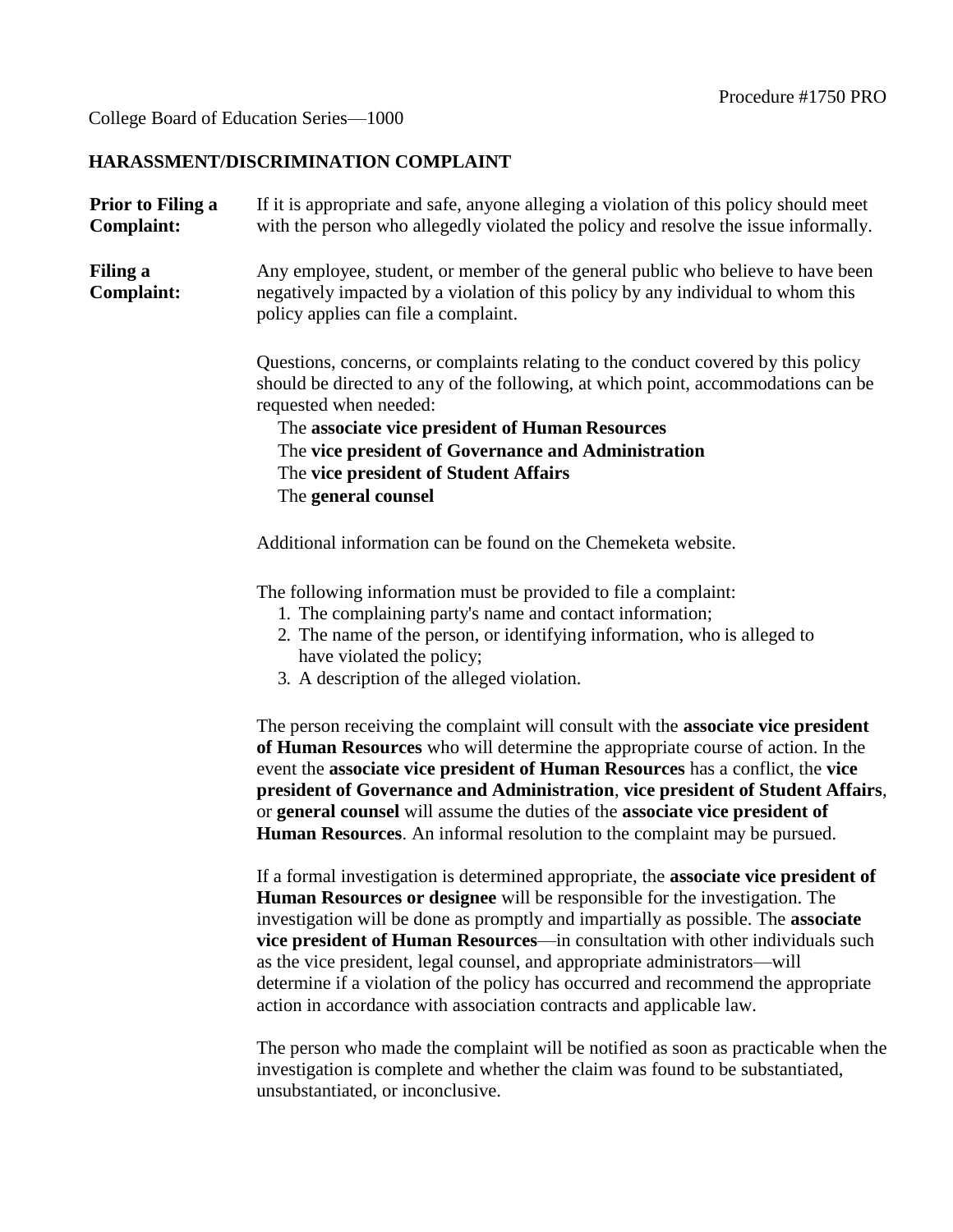### College Board of Education Series—1000

#### **HARASSMENT/DISCRIMINATION COMPLAINT (Continued)**

### **Rights of Appeal: 1. Students**

Both parties have equal rights to an impartial appeal. An appeal is not to initiate a review of substantive issues of fact or a new determination of whether a violation of College rules has occurred. The grounds for an appeal are limited to the following considerations:

- a. There is substantial relevant information that was not presented, and reasonably could not have been presented, despite reasonable efforts, during the investigation;
- b. The imposed penalty does not fall within the range of penalties imposed for similar misconduct; or
- c. There was procedural unfairness during the disciplinary process.

The College **vice president of Student Affairs or their designee(s)** makes the decision on appeals and may uphold the original decision, alter the imposed penalty, or return the case for additional proceedings or other action. **The vice president of Student Affairs' or their designee('s)** decision may be appealed to the **College President**. The President's decision is final.

Appeals must be written and filed with the appropriate office within seven (7) calendar days from the day the original decision is issued. Exception to the seven (7) day rule may be granted by College administration under extraordinary circumstances. If either party files an appeal, the office where the appeal is filed will notify the other party in writing.

# **2. Employees**

Both parties have equal rights to an impartial appeal. In cases where the respondent is a represented employee, the appeal process will be determined by the appropriate collective bargaining agreement or the administrative handbook.

In a case where the respondent is a non-represented employee, the College **vice president of Governance and Administration, or their designee(s)** will make the decision on appeal. An appeal is not to initiate a review of substantive issues of fact or a new determination of whether a violation of College rules has occurred. The grounds for an appeal are limited to the following considerations:

- a. There is substantial relevant information that was not presented, and reasonably could not have been presented, despite reasonable efforts, during the investigation;
- b. The imposed penalty does not fall within the range of penalties imposed for similar misconduct; or
- c. There was procedural unfairness during the disciplinary process.